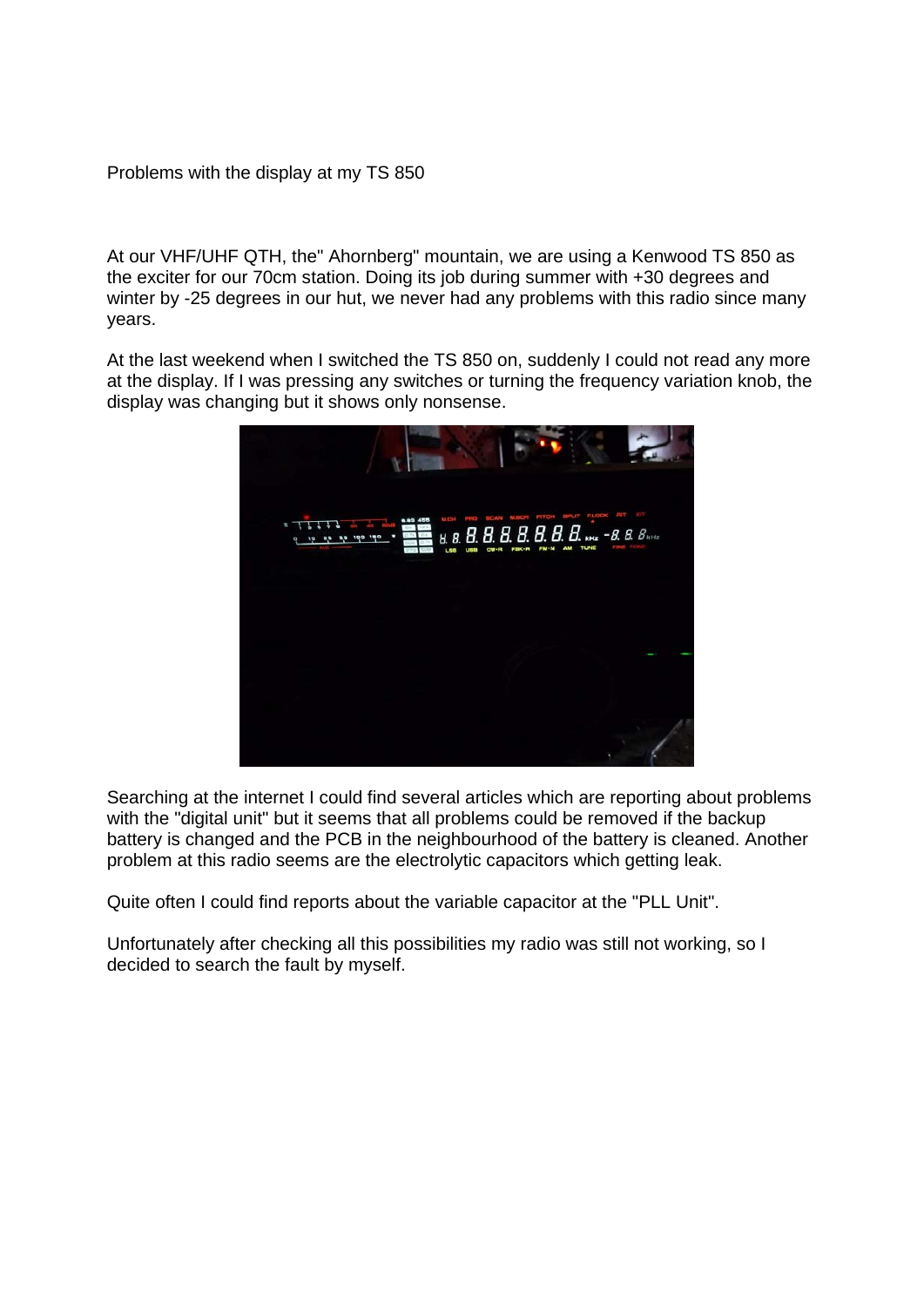

At my home I do not have perfect tools for doing such a job, also my acknowledgement for searching such faults is very poor indeed.

Spending lots of hours with reading the diagram and the service handbook I recognized a missing "clock" signal at the pin 32 from the 2nd display controller. It is marked as IC 2 at the LCD assembly.

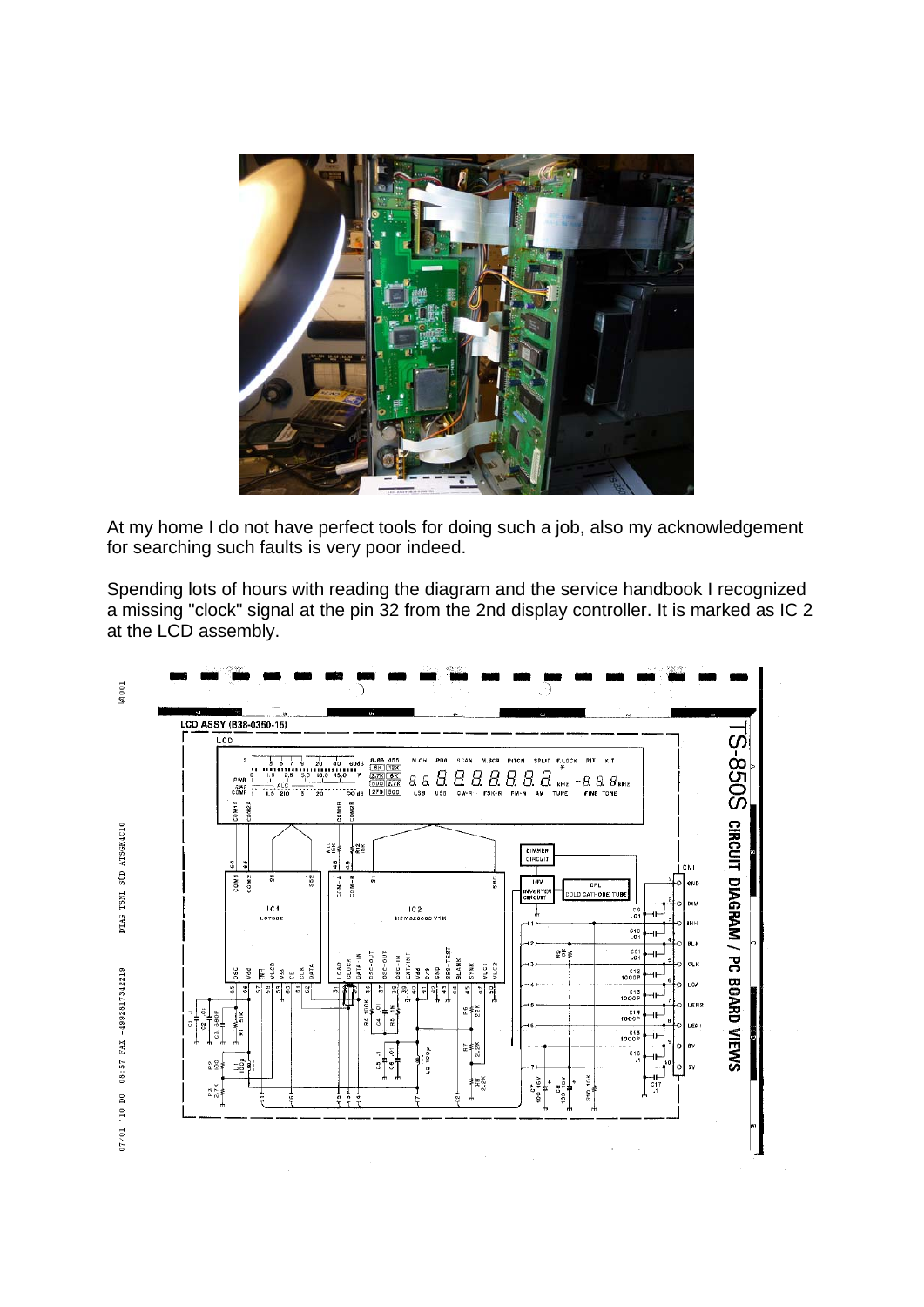The problem was a destroyed contact between the front- and the back of the PCB (sorry for my poor English, I do not know the special word). I could remove this problem very simple when I was bypassing the missing contact with a piece of wire.



The next picture shows (?) the "clock" signal at pin 32 of IC2. I am very sorry that I have only an oscilloscope from Phillips which is 50 years old and it is not able to give a better picture! Is there somebody who has a newer one for a good price for me?



The last picture shows the TS 850 with the correct display after repairing.